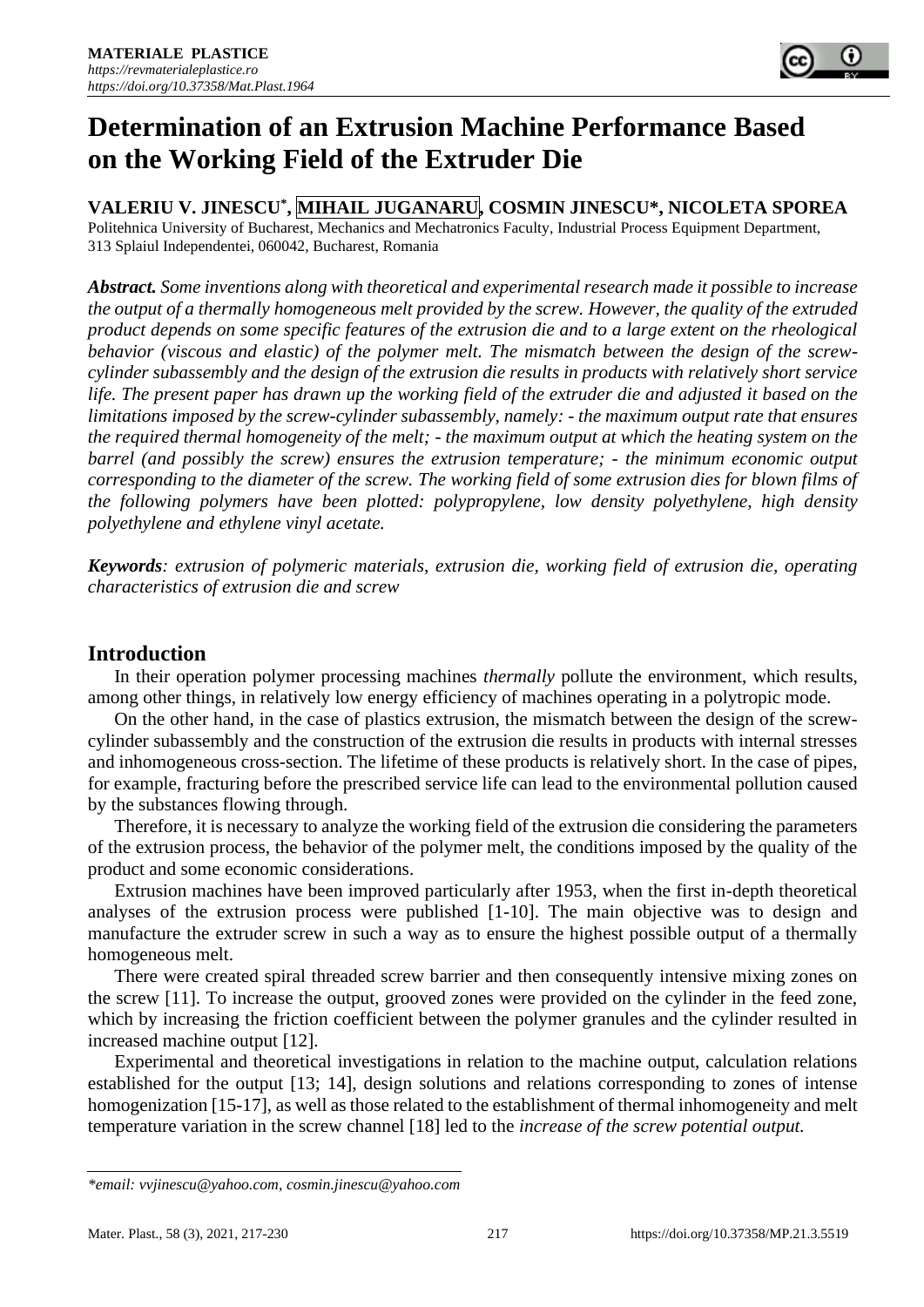

To optimize the extrusion process, initially the machine optimization diagram was plotted upon output-pressure coordinates at the outlet of the extruder screw. Subsequently, the working field of the extruder die was defined and plotted on the output-pressure coordinates at the extruder die inlet. The ensuing argumentation puts forth an improved, completed version of how to define the working field of the extruder die.

# **Extruder die working field and micro working field**

In the extruder die the melt pressure decreases from  $p_e$ , at the inlet of the extruder die, to value  $p_f$  in the end section of the die. Pressure  $p_f$  may be greater than or equal to the atmospheric pressure,  $p_0$ ; this depends on the geometry of the extrusion die, flow velocity and the elastic properties of the melt. The melt temperature at the extrusion die is taken to be constant and equal to the extrusion temperature, *Te*, characteristic of each polymer.

The working field of the extrusion die (in the half-plane delimited by the *G<sup>m</sup>* coordinates - flowrate or mass output - and pressure *pe*) is obtained inside the contour determined by the intersection of the following curves (Figure 1)

1 - minimum pressure curve  $p_{e,\text{min}}(T)$ , at a given working temperature, conditioned by the minimum quality accepted for the product

2 - maximum pressure curve,  $p_{e,\text{max}}(T)$ , at a given working temperature, conditioned by the minimum value adopted for the total efficiency

3 - the characteristic of the die  $(G_m - p_e)_3$  corresponding to the maximum temperature  $T_{e,\text{max}}$ , at which the extrusion of the respective material can take place

4 - the characteristic of the die  $(G_m - p_e)_4$  corresponding to the minimum temperature, at which the extrusion of the thermoplastic material can take place

5 - maximum allowable output curve,  $G_{ad, max}$ , corresponding to the maximum allowable melting speed through the die.

The drawn curves delimit the working field (ABCDEA) of the extrusion die as shown in Figure 1.

The actual working field of the extrusion die (ABCDEA, Figure 1) must be adjusted to consider the following (Figure 2):

– the extrusion die is attached to a cylinder-screw subassembly characterized by a certain value of the inner diameter of cylinder *D* (45; 63; 75; 90; 100 etc. mm), which corresponds to a certain minimum economic output  $G_{m,min}$  min (curve 6);

– the construction of the screw-cylinder subassembly ensures a certain maximum output from the viewpoint of the thermal homogeneity of the melt, *G*m,om (curve 7);

– the heating system of the machine cylinder (and possibly of the screw) makes it possible to attain the extrusion temperature of the melt,  $T_e$ , up to a certain maximum value of the flow,  $G_{m,th}$  (curve 8).



**Figure 1**. Extrusion die working field (ABCDEA)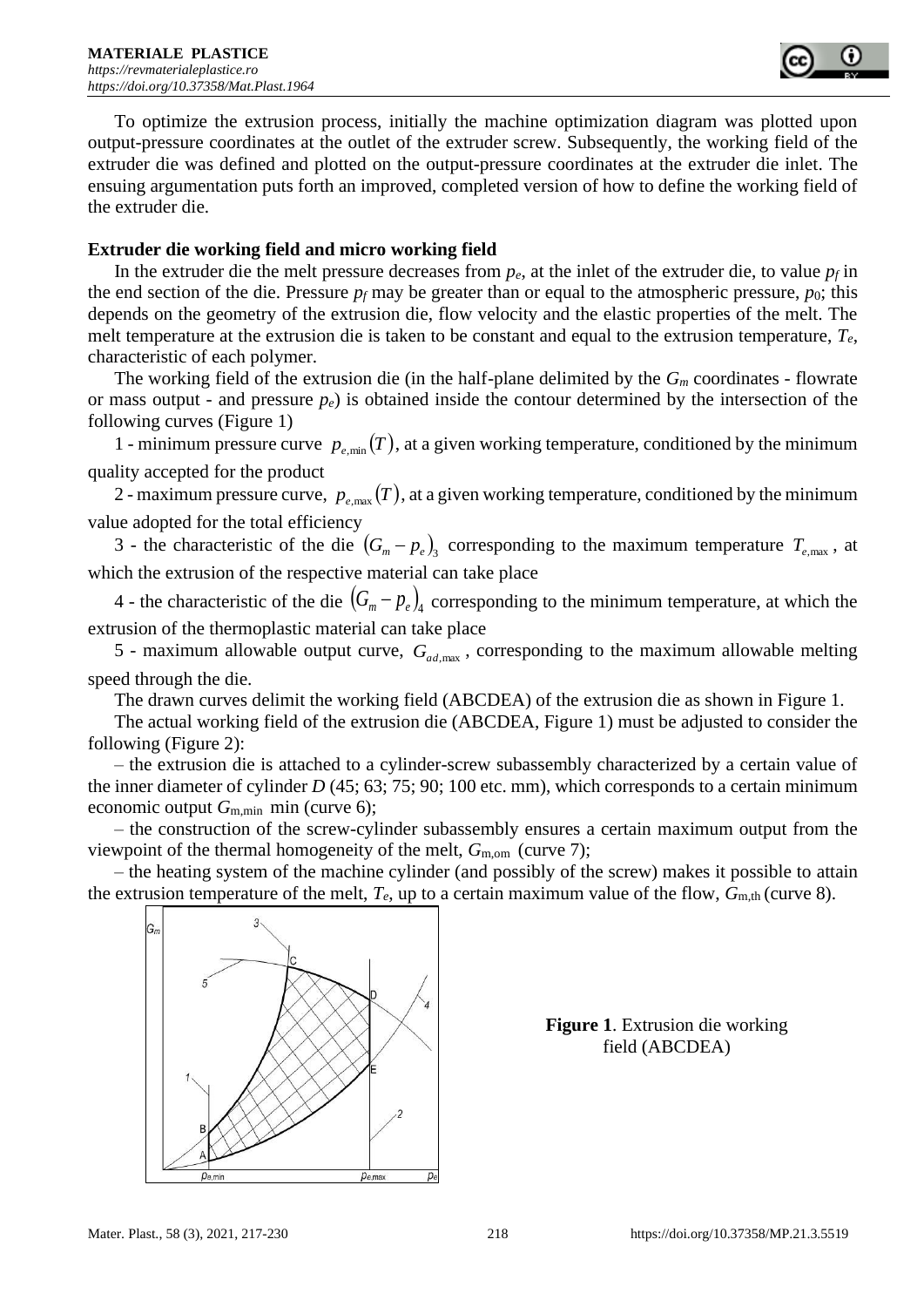

The working field adjusted to suit the limitations imposed by the screw-cylinder subassembly becomes ABCDEFGA in Figure 2.



**Figure 2.** Working field of extrusion die (ABCDEFGA) with the limitations imposed by the screw-cylinder subassembly

Next, one has to draw the characteristic of the extrusion die  $G_m(p_e)$  at the extrusion temperature,  $T_e$ , and at temperatures  $T_e - \Delta T_e$  and  $T_e + \Delta T_e$  (Figure 3), where  $\Delta T_e \leq \Delta T_{ad}$  represents the amplitude of the temperature fluctuation. The allowable amplitude of temperature fluctuation  $\Delta T_{ad}$  depends on how the temperature influences the rheological behavior of the thermoplastic melt Materials wherein a significant variation in viscosity occurs at a low temperature variation allow for correspondingly small values of  $\Delta T_{ad}$ .

Next, the functional characteristics of the screw  $(G_m(p_e))$  are drawn, for several of its rotations  $(n_1; n_2...n_k)$ , as in Figure 4. They must cross the working field of the extrusion die (Figure 5). Otherwise, another screw, or extruder with a different diameter *D* shall be used (as the case may be, larger or smaller diameters).



**Figure 3**. Extrusion die operation diagram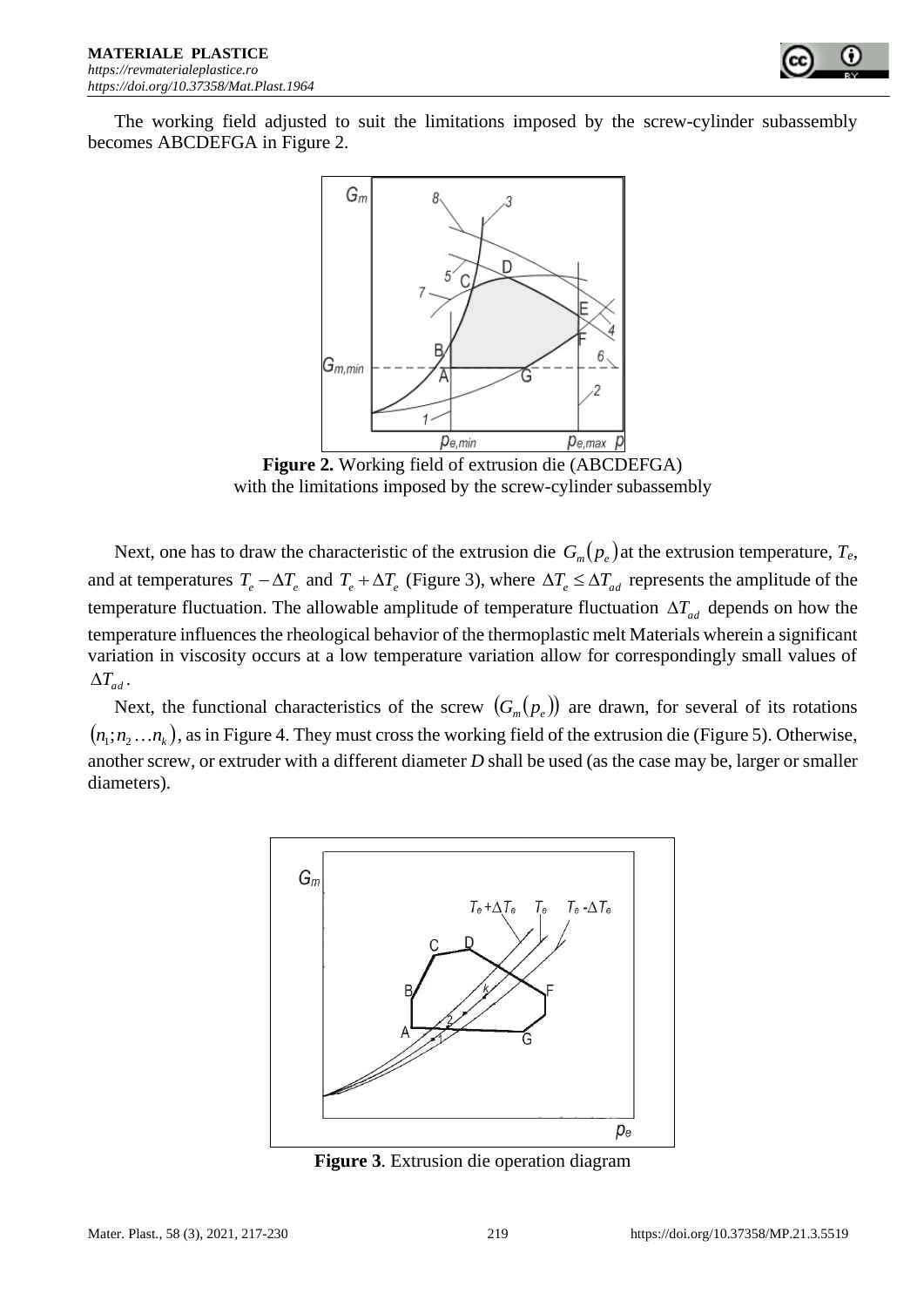

**Figure 4.** Functional characteristics of the screw at velocities  $n_1...n_k$ 



**Figure 5.** Operation diagram of the screw-extrusion die ensemble

Possible operating points  $(1; 2; ... k)$  are obtained. The operating point corresponding to the maximum output  $(k)$  is chosen. Intersection points outside the working field of the extrusion die (for example, 1) in Figure 5) either do not ensure the quality of the extruded product or do not provide an economically accessible output.

The output of the extruder is proportional to the bulk density of the granular material in the inlet area of the screw. The bulk density varies randomly between a minimum,  $\rho_{v,\text{min}}$ , and a maximum value,

# ρ*v*,max .

As a result, at a certain speed, *n*, the output provided by the screw, *Gm*, (randomly) takes values between the curves corresponding to these two bulk densities (Figure 6). Also, because the melt temperature randomly varies between  $T_e - \Delta T_e$  and  $T_e - \Delta T_e$ , basically three characteristics of the extrusion die *Gm,extr,die* drawn, (Figure 6).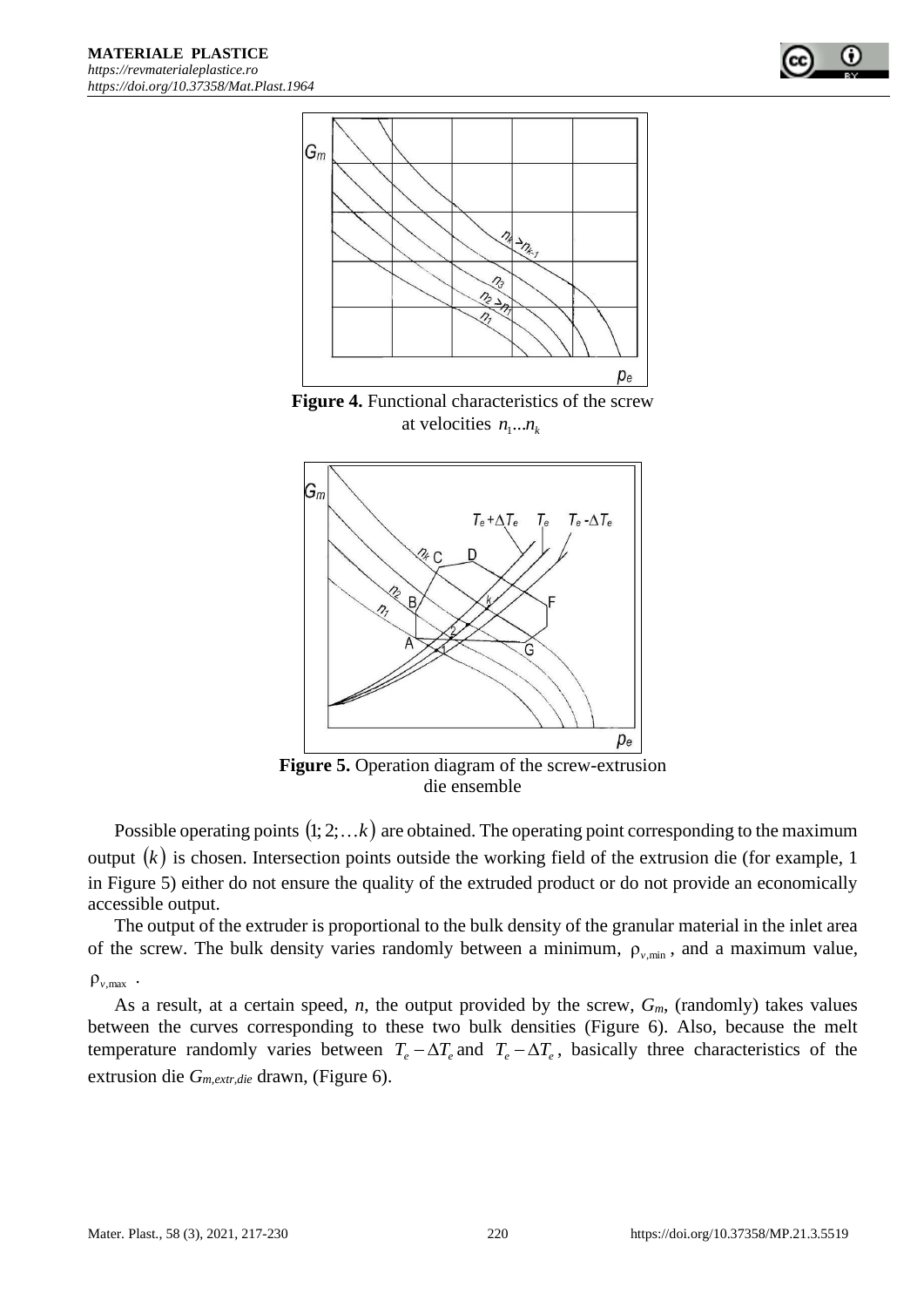

**Figure 6.** Operating micro-zone *abcd* for an extruder with a certain screw diameter *D* at its *n* velocity

From the intersection of the two groups of extreme curves, the working micro-domain *abcd* and the theoretical operating point, *H*, of the screw-extrusion die ensemble are obtained (Figure 6).

#### **Influence of melt viscoelastic behavior on critical parameters**

The shape and dimensions of the working field depend on the rheological behavior of the polymer melt flowing along the path from the extrusion die, at temperature *Te*, under the action of pressure *pe*.

In the final nozzle of the extrusion die, which ensures the shape and dimensions of the finished product, between the melt and the die wall a shear stress  $\tau_p$  is exerted on the wall, corresponding to a shear strain  $\dot{\gamma}_p$ .

If they become equal to or greater than their critical values

$$
\tau_p \geq \tau_{cr}
$$
 and  $\dot{\gamma}_p \geq \dot{\gamma}_{cr}$ ,

then non-uniformities appear in the product (elastic turbulence, shark skin, etc.) as a manifestation of the elastic behavior of the viscoelastic melt [19, 20].

In the case of the non-Newtonian viscous behavior of the melt, given by the Ostwald - de Waele law, there is a nonlinear dependence between the shear stress,  $\tau$ , and the shear strain  $\dot{\gamma}$ ,

$$
\tau = K_{\tau} \cdot \dot{\gamma}^{\nu},\tag{1}
$$

wherein  $K<sub>z</sub>$  and  $\nu$  are rheological constants at temperature  $T<sub>e</sub>$ , whose values for a given polymer depend on temperature and pressure.

In the die, the pressure keeps the melt compressed. Because the melt is viscoelastic, normal stresses σ accumulate in it. When leaving the die, in the pressure environment  $p_0 < p_f$ , stresses *σ* relax, which leads to the swelling of the product (Figure 7).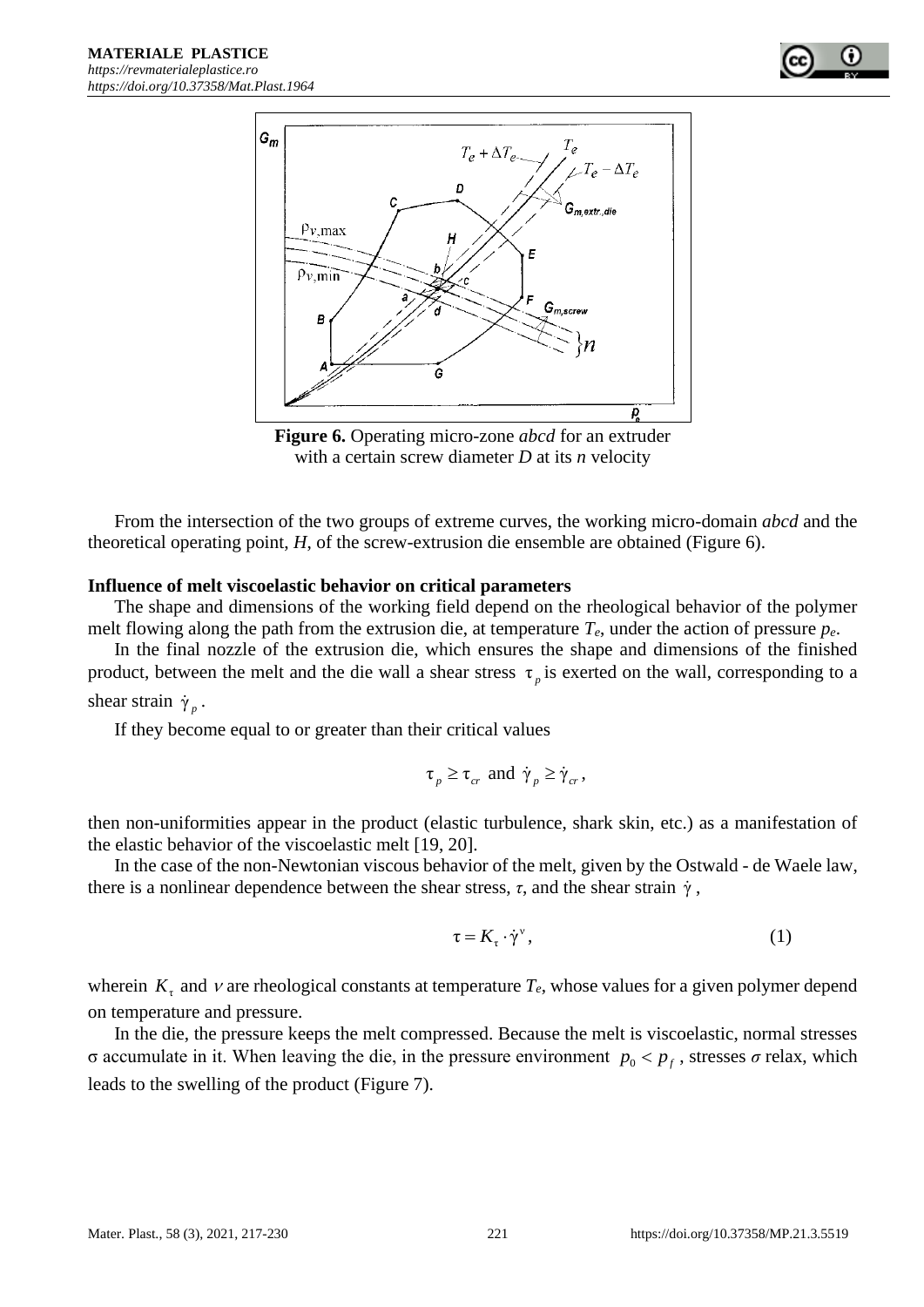

**Figure 7.** Final zone of the extrusion die for:  $a$  – wires or bars with circular section;  $b$  – pipe with cylindrical annular section.  $1 -$ die;  $2 -$ melt;  $3 -$ bar or wire;  $4 -$ tubular film

For example, in the case of a product with a section that is:

– cylindrical (bar, wire…), one passes from the melt diameter in the die, *df*, to the outer diameter of the product  $d_e > d_f$  (Figure 7a)

– cylindrical ring, one passes from the outer diameter  $d_f$  and thickness  $s_f$  in the die, to the outer diameter  $d_e > d_f$  and thickness  $s < s_f$  after covering the distance  $l_r$ , which corresponds to the duration of relaxation.

In both cases, the duration of relaxation of the normal internal stresses of the melt is

$$
t_r = l_r/w, \tag{2}
$$

where *w* is the velocity of the product after leaving the die.

As a result of the superposition of the effects of normal stresses, σ, and the shear stress on the wall, based on *the principle of critical energy* [49], the following interdependence was established [21]:

$$
\left(\frac{\dot{\gamma}_p}{\dot{\gamma}_{p,cr}}\right)^{\nu+1} + \left(\frac{\sigma}{\sigma_{cr}}\right)^{\alpha+1} = 1,
$$
\n(3)

where  $\dot{\gamma}_{p,cr} = \dot{\gamma}_{p,cr}$  (0) is the critical wall shear rate (or velocity gradient), corresponding to  $p_f = p_0$  or  $\sigma = 0$ ;  $\sigma_{cr}$  - critical normal stress; *v* is the exponent in law (1), while  $\alpha = 1/k$ , where *k* is the exponent featuring in the nonlinear law of melt behavior under normal stresses

$$
\sigma = K_{\sigma} \cdot \varepsilon^{k} , \qquad (4)
$$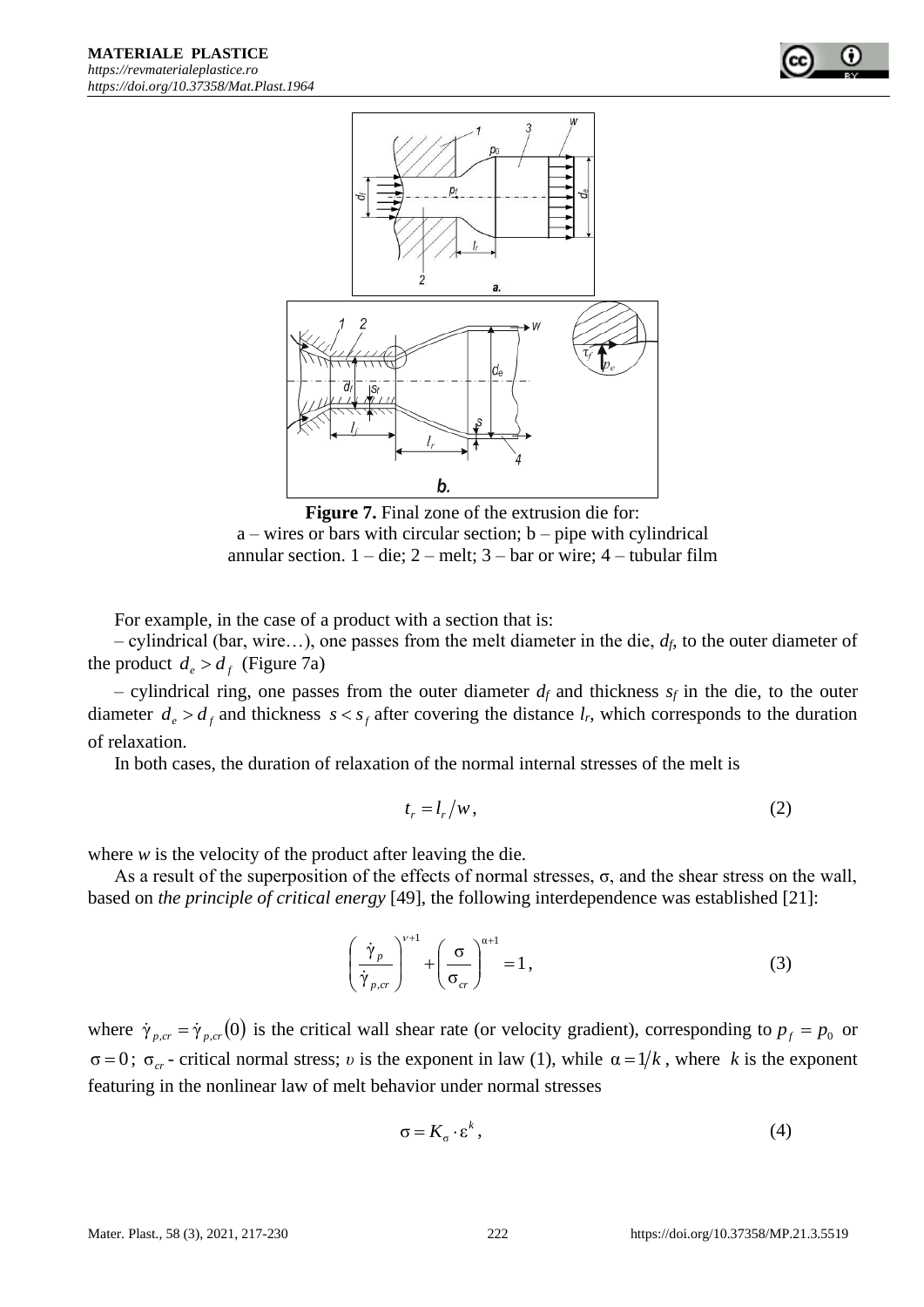where  $K_{\sigma}$  and *k* are melt constants at temperature  $T_e$ , and  $\varepsilon$  – tensile strain under the action of stress  $\sigma$ . It should be noted that the *σ* and *ε* of the melt are defined by natural concepts (according to Hencky) and not by engineering concepts, being large deformations.

From relation (3) there results the critical shear rate in the case of normal stresses  $\sigma = \sigma(p_f)$ , due to the internal melt pressure, *pf*,

$$
\dot{\gamma}_{p,cr}(p_f) = \dot{\gamma}_{p,cr}(0) \cdot \left[1 - \left(\frac{\sigma(p_f)}{\sigma_{cr}}\right)^{\alpha+1}\right]^{\frac{1}{\nu}}.\tag{5}
$$

Generally,  $\sigma(p_f)/\sigma_{cr} = p_f/p_{cr}$ , where  $p_{cr}$  is the critical internal pressure.

It is found that for  $p_f > p_0$ , one obtains  $\sigma(p_f)/\sigma_{cr} > 0$ , so that, in general,

$$
\dot{\gamma}_{p,cr}(p_f) < \dot{\gamma}_{p,cr}(0). \tag{6}
$$

Consequently, to have a maximum value of it, it is necessary for the normal stresses to relax completely before leaving the die.

It is useful for  $\dot{\gamma}_{p,cr}(p_f)$  to be as high as possible because the critical output through the die depends on it.

The value of pressure  $p_f$  at the die outlet decreases with an increase in the length of the die,  $l_f$  (Figure 7b). For example, for a polypropylene melt at  $T_e = 230$ °C, it was experimentally found that *p<sup>f</sup>* = 0.053−0.302 MPa [22].

For the die in Figure 7*b* the critical mass output through the die has the expression

$$
G_{m,cr} = \rho(T) \cdot G_{cr},
$$

where  $\rho(T)$  is the melt density at the extrusion temperature and  $G_{cr}$ , is the volumetric critical output

$$
G_{cr} = \frac{\pi}{2(2+1/\nu)} \cdot d_f \cdot s_f^2 \cdot \dot{\gamma}_{p,cr}(p_f),\tag{7}
$$

The maximum allowable output through the die (curve 5 in Figure 2) is calculated with the relationship,

$$
G_{ad,\max} = \frac{G_{cr}}{c_n},\tag{8}
$$

where  $c_n > 1$  is a safety coefficient in relation to the critical condition at the die wall and  $G_{cr}$ , is the critical output through the final zone of die (7).

By using relationship (8) one can draw the curve 5 in Figures 1 and 2.

For other curves, (3; 4) in Figure 2, one uses  $(G_m - p_e)$  dependence accounting for the whole geometry of the flow channel through the die.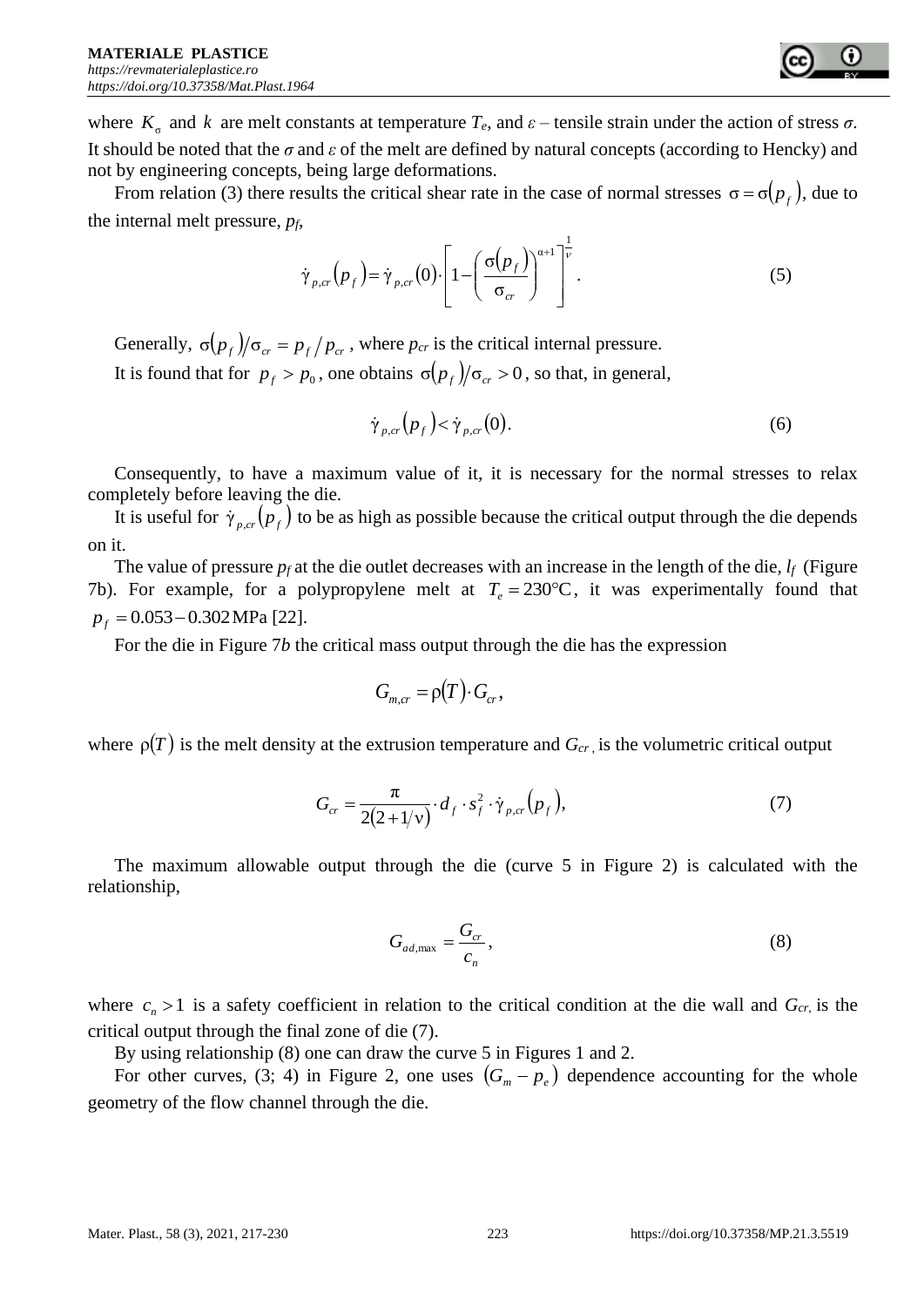

#### **Some practical cases**

As to establish the working field of the extrusion die, the results obtained in papers [23, 24] have been used.

For three blown film dies with different geometry of the flow channels one has drawn the working fields [23-25] for the following polymers:

– polypropylene (PP)

– two types of high-density polyethylene (HDPE – 1 and HDPE - 2)

– ethylene vinyl acetate (EVA).

The viscous constants ( $K_{\tau}$  and v) and the critical shear rate  $(\dot{\gamma}_{cr})$  of the polymers have been written in Table 1. The critical shear rate increases with temperature increase.

The viscous constants ( $K_{\tau}$  and v) and the critical shear rate  $(\dot{\gamma}_{cr})$  of the polymers have been written in Table 1. The critical shear rate increases with temperature increase.

| <b>Table 1.</b> Viscous and critical clastic properties of the porymers |                                   |            |                                        |
|-------------------------------------------------------------------------|-----------------------------------|------------|----------------------------------------|
| $T$ [ $\circ$ C]                                                        | $K_{\tau}$ [ $Pa \cdot s^{\nu}$ ] | $\upsilon$ | $\dot{\gamma}_{cr}\left[s^{-1}\right]$ |
|                                                                         | PP                                |            |                                        |
| 200                                                                     | $2.18 \times 10^{4}$              | 0.25       | 420                                    |
| 210                                                                     | $2.03 \times 10^{4}$              | 0.25       | 505                                    |
| 220                                                                     | $1.885 \times 10^4$               | 0.25       | 565                                    |
| 240                                                                     | $1.60 \times 10^4$                | 0.25       | 954                                    |
|                                                                         | $HDPE - 1$                        |            |                                        |
| 180                                                                     | $1.39 \times 10^{4}$              | 0.52       | 310                                    |
| 200                                                                     | $1.09 \times 10^4$                | 0.46       | 465                                    |
| 220                                                                     | $1.01 \times 10^4$                | 0.33       | 635                                    |
|                                                                         | $HDPE - 2$                        |            |                                        |
| 180                                                                     | $1.53 \times 10^{4}$              | 0.51       | 295                                    |
| 200                                                                     | $1.45 \times 10^{4}$              | 0.42       | 435                                    |
| 220                                                                     | $1.27 \times 10^4$                | 0.33       | 595                                    |
|                                                                         | EVA (12% VA)                      |            |                                        |
| 120                                                                     | $3.8 \times 10^{4}$               | 0.38       | 187                                    |
| 150                                                                     | $3.4 \times 10^{4}$               | 0.35       | 490                                    |
| 240                                                                     | $1.53 \times 10^{4}$              | 0.33       | 1400                                   |

**Table 1.** Viscous and critical elastic properties of the polymers

The calculated output of polypropylene blown film is from extrusion machines built in Romania. The execution project was made at Polytechnics University of Bucharest (Project advisor V.V. Jinescu) and implemented by Sibiu Mechanical Factory. In general, the pressure drop along the extrusion die depends on the geometry of the channel, on the rheological behavior of the polymer melt, on the nozzle entry effect and the elastic effects and the sliding of the melt on the wall.

The extrusion die in Figure 8, attached to an extruder with diameter  $D = 60$  mm, has the die diameter  $d_f$  = 200 mm and a die gap thickness of  $s_f$  = 0.55 and 0.65 mm. The working fields for the two different geometries of the die, in the manufacture of polypropylene blown films are shown in Figure 8b and c. A gap increased from 0.55mm to 0.65mm determined a shift of the curve for the maximum allowable output to higher values, because according to relations (7) and (8)  $G_{ad, \text{max}} \sim s_f^2$  $G_{ad,\text{max}} \sim s_f^2$ .

On the extrusion die in Figure 9*a,* provided with spider mandrel, a rather narrow working field was obtained when processing high density polyethylene (HDPE - 2) type 2 (Figure 9*c*).

The processing of high-density polyethylene (HDPE - 1) resulted in the working field in Figure 9, *b*, with a wider working field than in Figure 9*c* corresponding to HPDE - 2.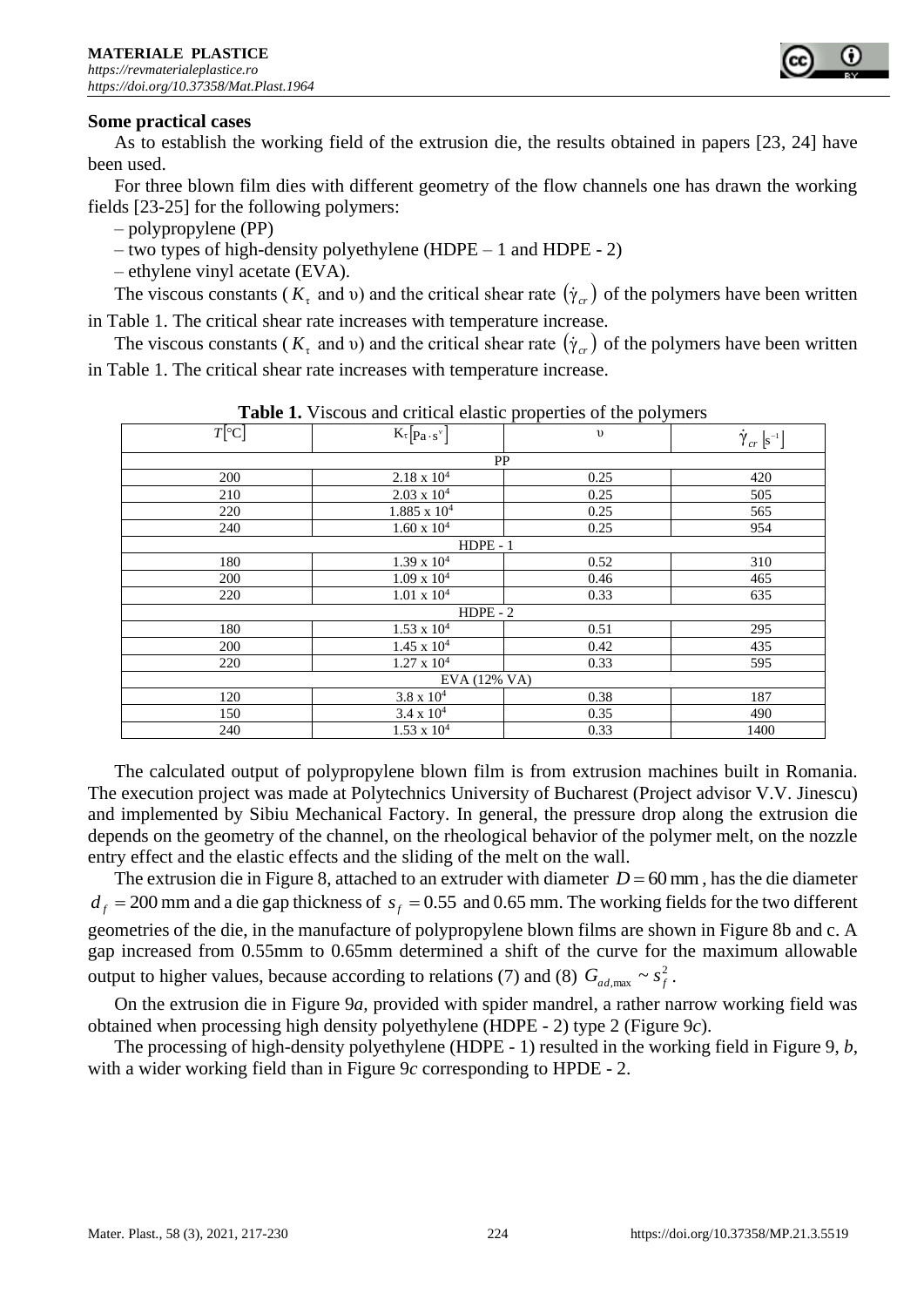





D

 $\overline{25}$ 

 $G_{ad,max}$ 

 $\overline{30}$ 

 $p_e$ , MPa

 $\bf \omega$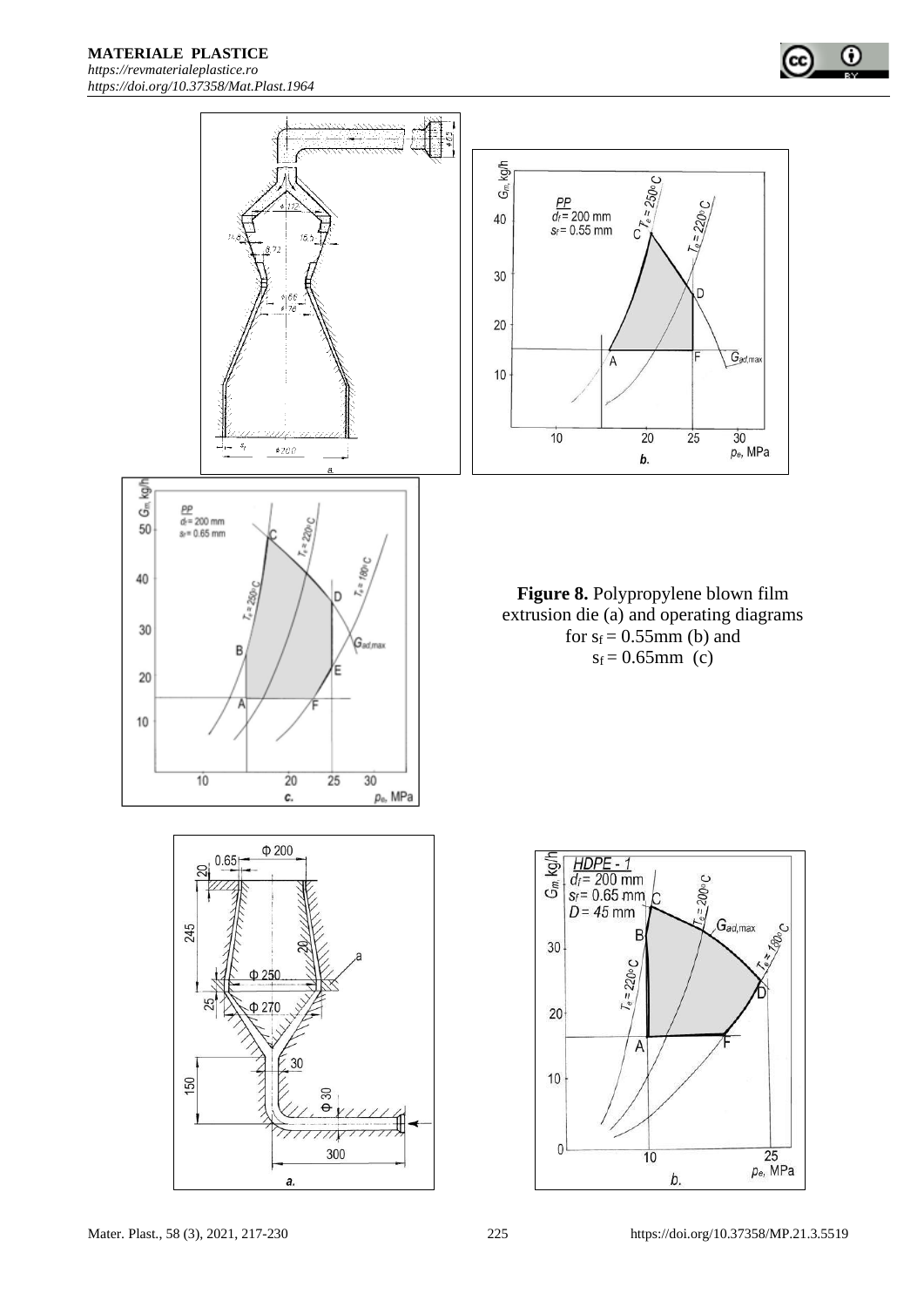



**Figure 9.** Extrusion die for blown film attached to an extruder with diameter  $D = 45$  mm (a); working field of extrusion die for HDPE - 1 (b) and HDPE - 2 (c), respectively

When processing low density polyethylene (LDPE) on an extruder with  $D = 60$  mm equipped with the extrusion die in Figure 10a, one obtained the working field in Figure 10b.



**Figure 10.** Extrusion die for blown film attached to an extruder with  $D = 60$  mm (a) working field in processing low density polyethylene (LDPE) (b)

In case of the extrusion die in Figure 11a, in processing low density polyethylene (LPDE) one obtained the relatively narrow working field in Figure 11b. In processing high density polyethylene (HPDE -1) one obtained the operation range in Figure 11c.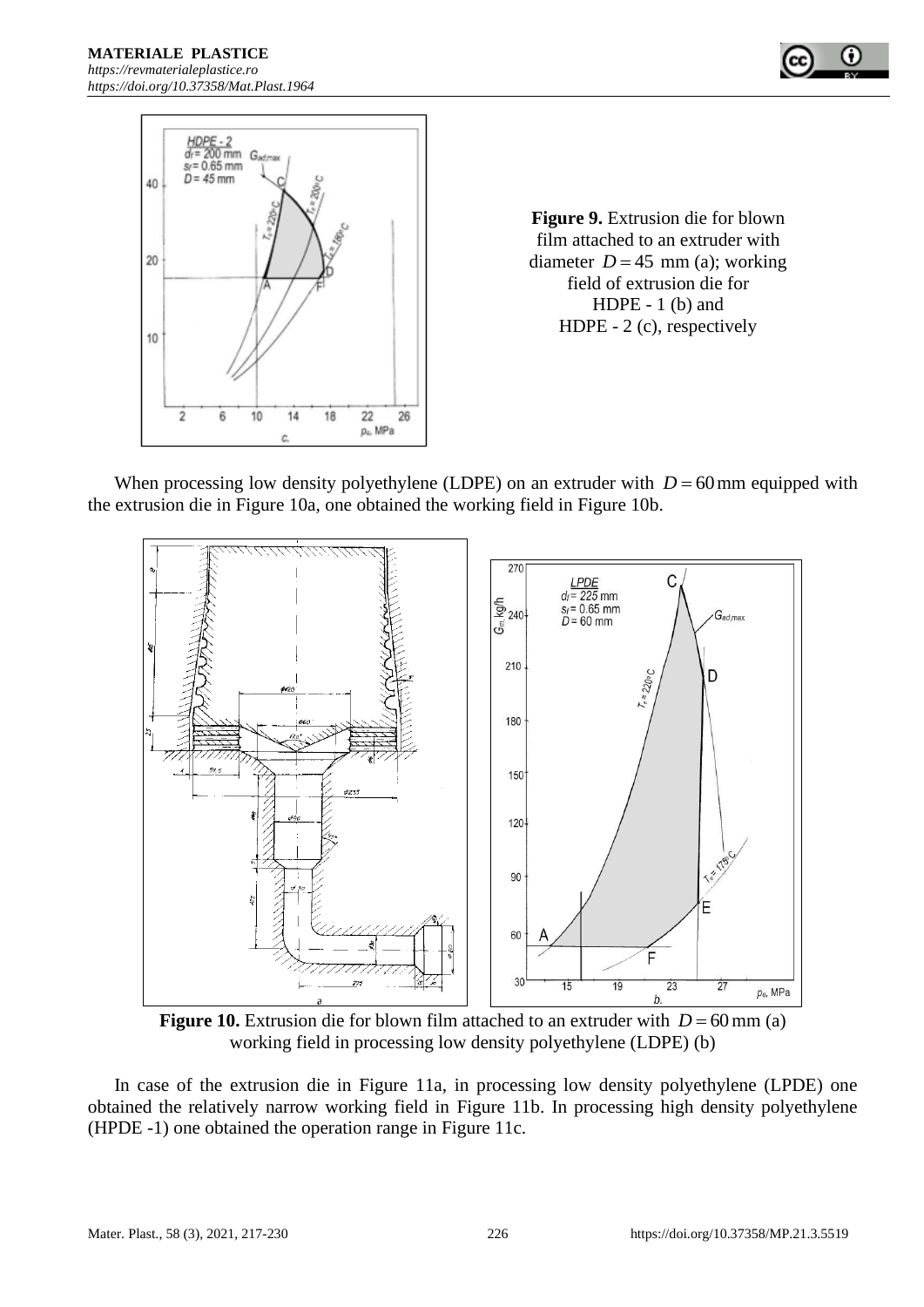$D = 60$  mm  $d_f$  = 300 mm  $s_f = 0.72$  mm







When processing ethylene vinyl acetate (EVA) as a blown film on the extrusion die in Figure 12a*,* the working field shown in Figure 12b, was obtained.



**Figure 12.** Extruder die for blown film attached to an extruder with diameter  $D = 45$  mm (a) working field when processing ethylene vinyl acetate (EVA) (b)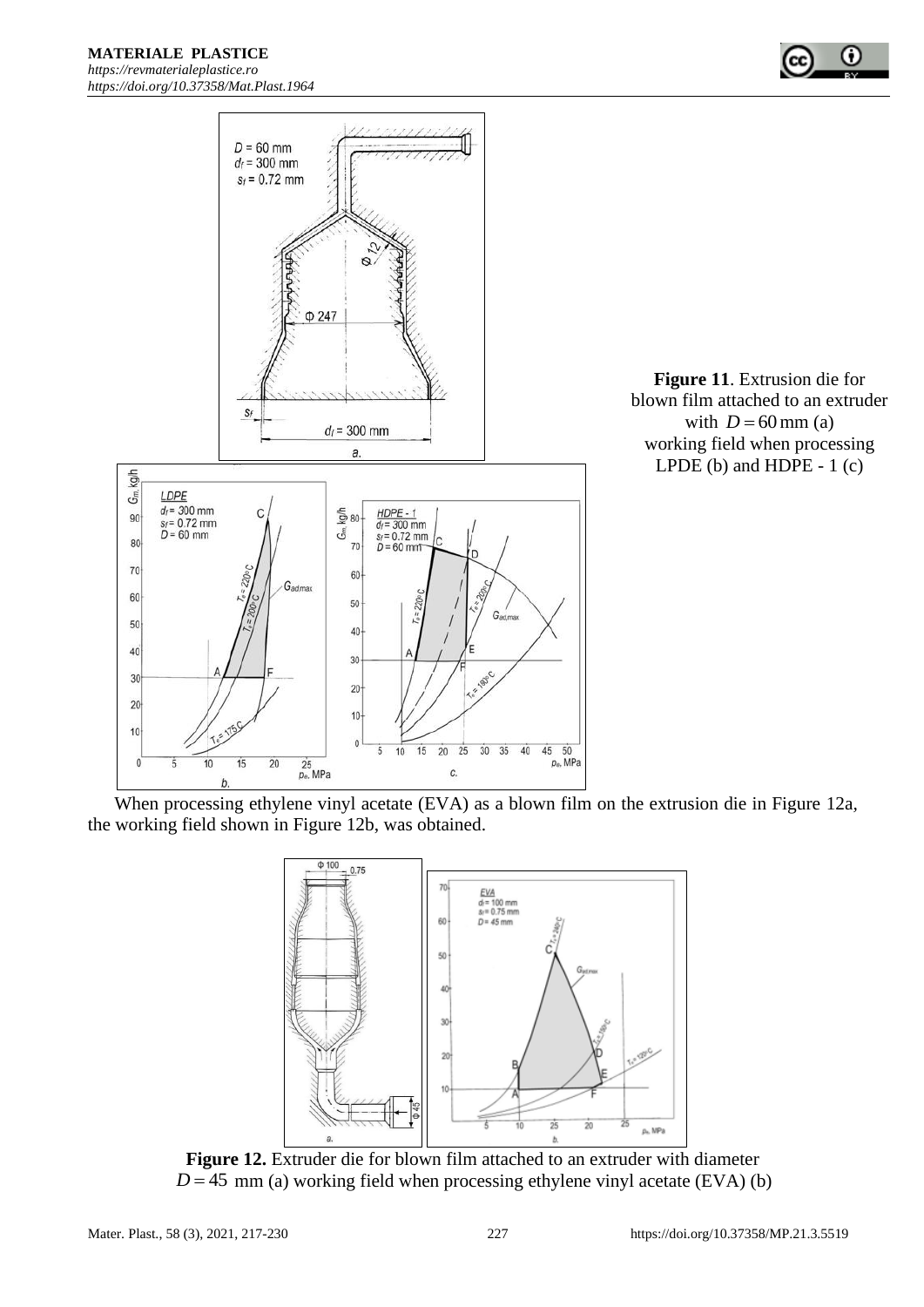

In general, to extend the working fields to higher output values, it is necessary to move vertically the maximum allowable output curve  $G_{ad, max}$  This is possible, for example, by increasing  $\dot{\gamma}_{cr}(p_f)$  and / or reducing the safety coefficient  $c_n$  to values close to 1.2.

From the analysis of the results obtained, represented in Figures 8 - 12, one can identify the influence of the following parameters upon the shape and extension of the working field of the extrusion die:

- nature of processed polymeric material, individualized by the viscous and elastic behavior of its melt

- extreme processing temperatures  $(T_{\min}; T_{\max})$ ;

- type of extrusion die

- geometry of the channel through which the polymeric melt flows, especially in the final zone (nozzle), before leaving the extrusion die

- restrictions imposed for product quality and attenuation, until disappearance, of some effects of the elastic behavior of the polymer melt.

The operating point, the intersection of the functional characteristic of the extrusion die at the processing temperature with the functional characteristic of the screw, depends essentially on the:

-processing temperature

-screw velocity.

# **Sequence of calculations for finalizing the melt path through the extrusion die**

The practical solution of the problem of maximum output at an appropriate quality of the extruded product, especially for complex cross section profiles can be done, at present, in the following stages, which may improve, in some cases, the proposed calculation method:

– one designs of the melt path through the extrusion die (the die profile)

– one draws the operation diagram (Figure 1) of the extrusion die (zero order approximation)

– one traces the functional characteristics of the screw (Figure 4) and the functional characteristics of the extrusion die (Figure 5)

– one establishes the effective output based on the intersection of the functional characteristics of the screw and the extrusion die (Figure 5)

– one makes a detailed analysis (for example, by the finite element method, CAD etc.) of the geometry of the extrusion die channels through which the melt flows (improvement in the velocity distribution at the die exit by flow simulation as to achieve a uniform melt flow in all sections)

– one analyzes the heat transfer between the melt and the extrusion die walls and the evaluation of the temperature profile across the thickness of the melt layer in the channel

– one corrects (adjusts) the sequence of channels in the extrusion die

– one recalculates and retraces the working field of the extrusion die (first order approximation), the operating characteristics of the extrusion die and one determines the working point and consequently, the output

– if the difference between the outputs of the two approximations (zero and one) is relatively large, we move to the second order approximation and so on. In successive stages, the profile of the extrusion die flow zones is optimized.

# **Conclusions**

The working field of the extrusion die was delimited in the output - pressure diagram of the extrusion die inlet  $(G_m - p_e)$  by resorting to an analysis of the flow through the extrusion die, by considering the regime parameters, the rheological behavior of the polymer melts and the influence of its elastic behavior on the quality of the extruded product,

The working field thus obtained was adjusted by considering the flow limitations imposed by the screw-cylinder subassembly regarding: -the minimum output corresponding to the screw diameter; - the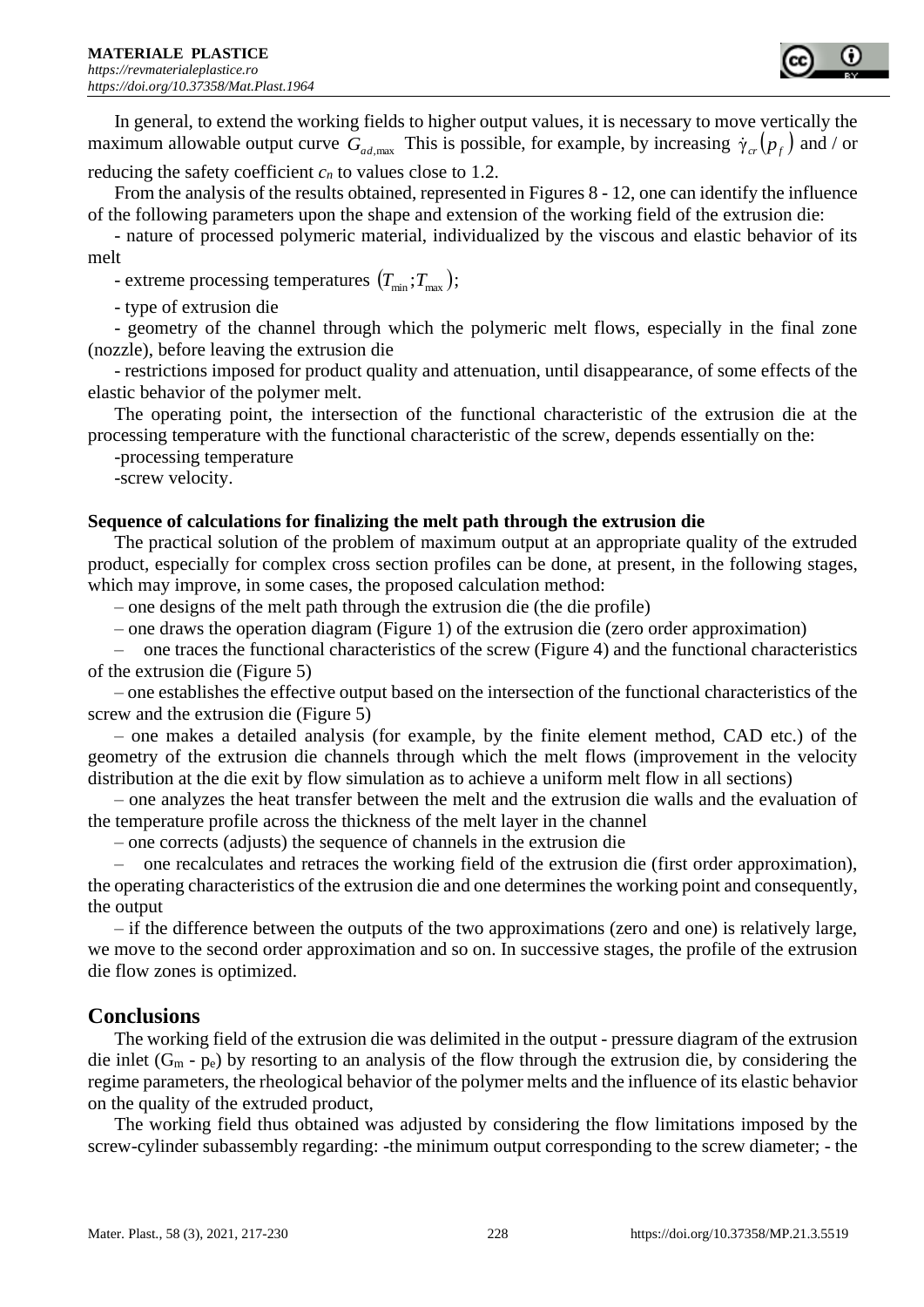

maximum output at which the heating system on the cylinder (and possibly inside the screw) can ensure the intended extrusion temperature.

The interdependence between the critical shear rate and the normal internal melting stress at the die outlet was highlighted.

Finally, there were drawn out the working fields of several extrusion dies for polyethylene (HDPE), polypropylene (PP) and ethylene vinyl acetate (EVA) blown films.

One has detected the dependence of the extrusion die dimensions and working field extension on the rheological behavior of the polymer and on the geometry of the path through which the viscoelastic polymer melt flows. By applying the results obtained in this paper, the quality of the products and their strength are improved, which has the effect of reducing the risk of premature damage.

# **References**

1.BERNHARDT E.C., *Processing of Thermoplastic Materials*", Van Nostrand Reinhold Company, New York, 1959.

2.McKELVEY J.M., "*Polymer Processing*", John Wiley and Sons, New York, 1962.

3.TADMOR Z., KLEIN I., "*Engineering Principles of Plasticating Extrusion*", Van Nostrand Reinholdt, New York, 1970.

4.TADMOR Z., GOGOS C.G., *"Principles of Polymer Processing*", John Wiley, New York, 1979.

5.MARTELLI F.G., "*Twin-screw extruders: a basic understanding*", Van Nostrand Reinhold Company, New York, 1986.

6.RAUWENDAAL CH., "*Polymer Extrusion*", Hanser Publishers, Münich-Vienna-New York, 1986. 7.CRAWFORD R.J., "*Plastics Engineering*", 2nd Edition, Pergamon Press, Oxford, 1987.

8.HANSEN F., KNAPPE W., POTENTE H., "*Handbuch der Kunststoff - Extrusionstechnik*", vol. 1+2, Hanser Verlag, München, 1989.

9.WHITE J.L., "*Twin Screw Extrusion*", Hanser Verlag, München, 1990.

10.HANSEN F., KNAPPE W., POTENTE H., "*Plastics Extrusion Technology*", Hanser Publishers, Munich Vienna New York, 1988.

11.STEVENS M.J., COVAS J.A., "*Extruders Principles and Operation*", Chapman&Hall, 1995. 12.JINESCU, C.V., *"Determination of the friction coefficient between the polymeric granular material and the metallic surfaces of the grooves specific to extruders' feeding zones"*, Polytechnic University Bucharest Bulletin, series D, vol. 71, nr. 1, 2009, p. 57-64.

13.JINESCU V.V., "*Einige Wege zur Vergrösserung des Durchsatzes der Extrudiermaschinen*", Kautschuk Gummi Kunststoffe, **47**, nr. 11, 1994, p. 828.

14.JINESCU C.V., "*Experimental determination of the flowrate coefficient required to calculate the flowrate in the feeding zone of a single screw extruder*", *Mater. Plast.*, **46**(3), 2009, 279-283.

15.JINESCU C. V., "*The optimisation of the Maddock & Egan thermomechanical homogeneisation zones"*, *Mater. Plast.*, **45**(1), 2008, 20-22.

16.KLASON C., JINESCU V.V., POŞTOACĂ I., "A Network Analysis of a Screw Mixing Zone", Int. Polymer Processing, **X**, nr. 1, 2000, p. 3.

17.KLASON C., JINESCU V.V., POŞTOACĂ I., "*Pressure Variation by Dispersive Mixers in Plasticating Extrusion*", Kautschuk Gummi Kunststoffe, **52**, 1999, p. 501.

18.JINESCU C.V., TEODORESCU N., JINESCU V.V., *"The variation of temperature along the screw's channel depth at the polymeric materials extrusion", Mater. Plast.*, **39**(3), 2002, 153-159.

19.JINESCU V.V., "*The influence of rhelogical behaviour on the extruder die performances*",

Polymer Processing Society IX, Annual Meeting, Manchester 5-8<sup>th</sup>, April 1993.

20.INN Y.W., FISHER R.J., SHAW M.T., "*Visual Observation of development of sharkskin melt fracture in prolybatadien extrusion*", Reologica Acta, **37**, 1998, p. 573-582.

21.JINESCU V.V., "*Principiul energiei critice şi aplicaţiile sale*", Editura Academiei Române, Bucureşti, 2005.